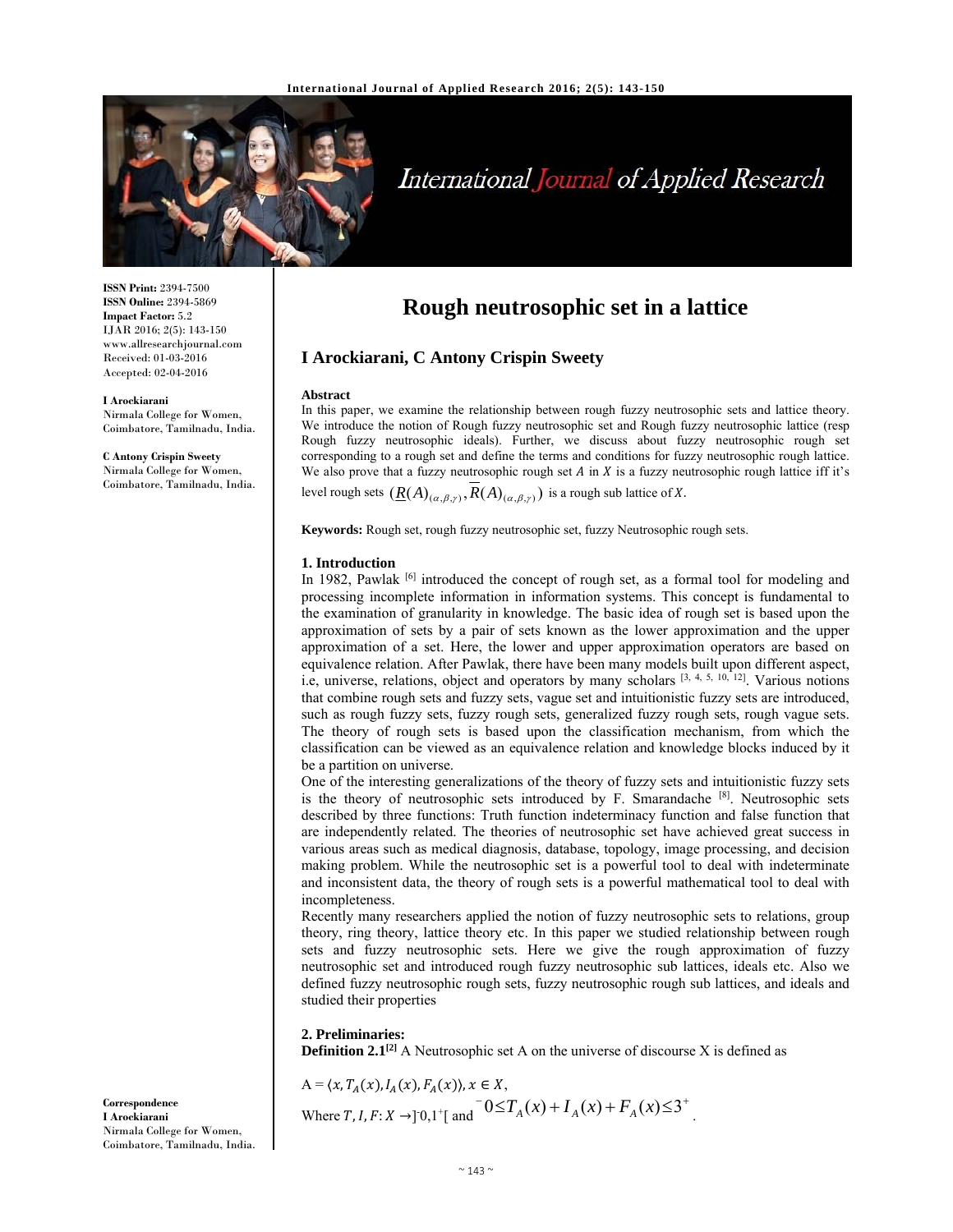#### **Definition 2.3: [2]**

A Fuzzy Neutrosophic set A on the universe of discourse X is defined as

 $A = \langle x, T_A(x), I_A(x), F_A(x) \rangle, x \in X$  where  $T, I, F: X \to [0, 1]$ and  $0 \le T_A(x) + I_A(x) + F_A(x) \le 3$ .

**Definition 2.2:** <sup>[2]</sup> A neutrosophic set A is contained in another neutrosophic set B. (i.e.,)  $A \subseteq B \Leftrightarrow T_A(x) \leq T_B(x), I_A(x) \leq I_B(x), F_A(x) \geq F_B(x)$ ,  $\forall$  $x \in X$ .

#### **Definition 2.4: [2]**

The complement of a neutrosophic set (F, A) denoted by (F,  $A$ <sup>c</sup> and is defined as

(F, A)<sup>c</sup> = (F<sup>c</sup>, A)  
Where 
$$
T_{F}c(x) = F_{F}(x), I_{F}c(x) = 1 - I_{F}(x),
$$
  
 $F_{F}c(x) = T_{F}(x).$ 

# **Definition 2.5: [2]**

Let A and B) be two neutrosophic sets over the common universe U. A is said to be neutrosophic subset of B if A  $\subset$ B and  $T_A(x) \le T_B(x)$ ,  $I_A(x) \le I_B(x)$ ,  $F_A(x) \ge F_B(x)$   $\forall$  $E \in A$ ,  $x \in U$ .

# **Definition 2.6: [2]**

Two neutrosophic sets (F,A) and (G,B) over the common universe U are said to be equal if  $(F,A) \subseteq (G,B)$  and  $(G,B)$  $\subseteq$  (F,A). We denote it by (F,A) = (G,B).

#### **Definition 2.7: [2]**

Let X be a non empty set, and  
\n
$$
A = \langle x, T_A(x), I_A(x), F_A(x) \rangle, B = \langle x, T_B(x), I_B(x), F_B(x) \rangle
$$

are fuzzy neutrosophic sets. Then

$$
A \widetilde{\cup} B = \langle x, \max(T_A(x), T_B(x)), \max(T_A(x), T_B(x)), \min(F_A(x), F_B(x)) \rangle
$$
  

$$
A \widetilde{\cap} B = \langle x, \min(T_A(x), T_B(x)), \min(T_A(x), T_B(x)), \max(F_A(x), F_B(x)) \rangle
$$

**Definition 2.2:** <sup>[3]</sup> Let U be any non-empty set. Suppose R is an equivalence relation over U. For any non-null subset X of U, the sets

$$
A_1(X) = \{x: [x]_R \subseteq X\}
$$

$$
A_2(X) = \{x: [x]_R \cap X \neq \emptyset\}
$$

are called lower approximation and upper approximation respectively of X and the pair

 $S = (U, R)$  is called approximation space. The equivalence relation R is called indiscernibility relation. The pair  $A(X) =$  $(A_1(X), A_2(X))$  is called the rough set of X in S. Here  $[x]_R$ denotes the equivalence class of R containing x

# **3. Rough Fuzzy Neutrosophic Sets In A Lattice**

In this section we define rough fuzzy neutrosophic set and some of their operations. Further, we introduce Rough fuzzy neutrosophic lattices (RIFL) and ideals and study certain properties of them.

**Definition 3.1:** Let U be a non-null set and R be an equivalence relation on U. Let A be a neutrosophic set in U with the truth value  $T_A(x)$ , indeterminate value  $I_A(x)$  and

false value  $F_A(x)$ . The lower and the upper approximations of A in the approximation  $(U, R)$  denoted by  $R(A)$  and  $R(A)$  are respectively defined as follows:  $\overline{R}(A) = \{x, T_{\overline{R}(A)}(x), I_{\overline{R}(A)}(x), F_{\overline{R}(A)}(x) \mid y \in [x]_R, x \in U\}$  $R(A) =$  $\{x, T_{\underline{R}(A)}(x), I_{\underline{R}(A)}(x), F_{\underline{R}(A)}(x) \mid y \in [x]_R, x \in U\}$ 

where:

$$
T_{\underline{R}(A)}(x) = \Lambda_{y \in [x]R} T_A(y),
$$
  
\n
$$
I_{\underline{R}(A)}(x) = \Lambda_{y \in [x]R} I_A(y),
$$
  
\n
$$
F_{\underline{R}(A)}(x) V_{y \in [x]R} T_A(y),
$$
  
\n
$$
T_{\overline{R}(A)}(x) = V_{y \in [x]R} T_A(y),
$$
  
\n
$$
I_{\overline{R}(A)}(x) = V_{y \in [x]R} I_A(y),
$$
  
\n
$$
F_{\overline{R}(A)}(x) = \Lambda_{y \in [x]R} F_A(y)
$$
  
\nSo  $0 \le T_{\overline{R}(A)}(x) + I_{\overline{R}(A)}(x) + F_{\overline{R}(A)}(x) \le 3$  and  
\n
$$
0 \le T_{\underline{R}(A)}(x) + I_{\underline{R}(A)}(x) + F_{\underline{R}(A)}(x) \le 3
$$
  
\nand  
\n
$$
T_{\overline{R}(A)}(x), I_{\overline{R}(A)}(x), F_{\overline{R}(A)}(x)
$$
  
\n
$$
T_{\overline{R}(A)}(x), I_{\overline{R}(A)}(x), F_{\overline{R}(A)}(x) : A \rightarrow [0,1]
$$

Where " $V$  "and " $\Lambda$ " mean "max" and "min " operators respectively, and are the truth, indeterminacy and false values of y with respect to A. It is easy to see that  $R(A)$  and

*R*(*A*) are two neutrosophic sets in U.

 $R(A)$  and  $R(A)$ :  $A \rightarrow A$  are, respectively, referred to as the lower and upper rough NS approximation operators, and the pair  $R(A)$  and  $R(A)$  is called the rough neutrosophic set in (U, R). From the above definition, we can see that  $R(A)$  and  $R(A)$  have constant membership on the equivalence classes of U.

# **Example 3.2:**

Let  $U = \{S_1, S_2, S_3, S_4, S_5\}$  be the universe of discourse. Let R be an equivalence relation, where its partition of U is given by

 $U/R = \{\{S_1, S_2\}, \{S_3\}, \{S_4, S_5\}\}\$ 

A={ $[S_1,(0.3,0.4,0.5)]$   $[S_2,(0.2,0.4,0.3)]$   $[S_3,(0.5,0.6,0.7)]$ } be a neutrosophic set of U.

The lower and upper approximations are obtained as

 $R(A) = \{ [S_1, (0.3, 0.4, 0.3)] [S_2, (0.3, 0.4, 0.3)]$  $[S_3,(0.5,0.6,0.7)]$  $R(A) = \{ [S_1, (0.2, 0.4, 0.5)] [ S_4, (0.2, 0.4, 0.5) ]$  $[S_3,(0.5,0.6,0.7)]$ 

Another neutrosophic set can be defined as  $B = \{ [ S_1, (0.2, 0.3, 0.4) ] [ S_4, (0.3, 0.5, 0.4) ] [ S_5, (0.4, 0.6, 0.2) ] \}$ 

The lower and upper approximations are obtained as  $R(B) = \{ [S_1, (0.3, 0.5, 0.4)] [S_4, (0.2, 0.3, 0.4)] \}$  $[S_2,(0.4,0.6,0.2)] [S_5,(0.4,0.6,0.2)]$  $\underline{R}(B) = \{ [S_1, (0.2, 0.3, 0.4)] [ S_2, (0.2, 0.3, 0.4)]] \}$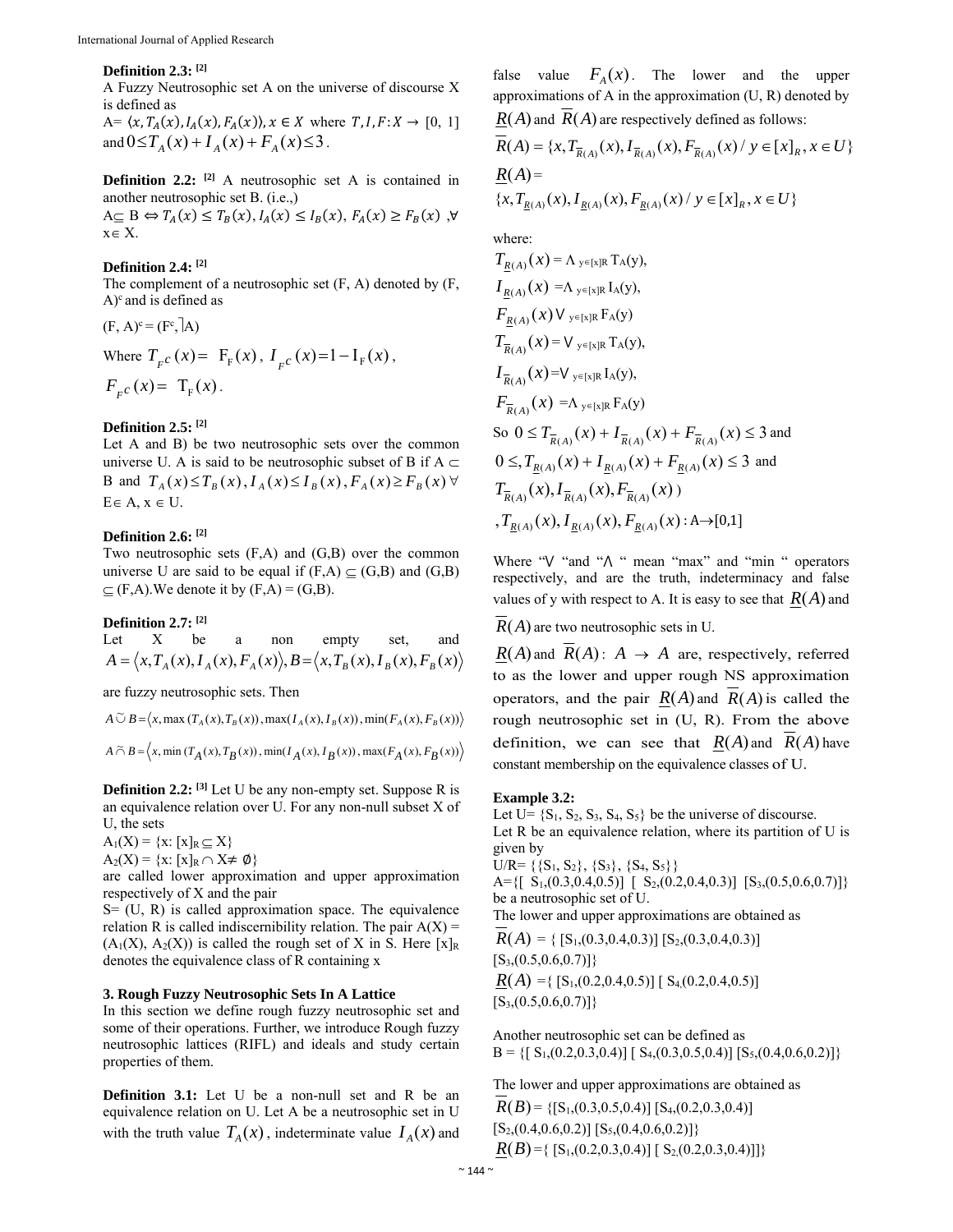**Definition 3.3:** If  $R(A) = (R(A), \overline{R}(A))$  is a rough fuzzy neutrosophic set in (U,R), the rough fuzzy neutrosophic complement of  $A^C$  neutrosophic set denoted by  $R(A)^c = (R(A)^c, \overline{R}(A)^c)$  where  $R(A)^c, \overline{R}(A)^c$  are defined as  $\underline{R}(A)^c = \{x, \, , F_{R(A)}(x), 1 - I_{R(A)}(x), T_{R(A)}(x) / y \in [x]_R, x \in U\}$ and  $\overline{R}(A)^c$  =  $\{x, F_{\overline{R}(A)}(x), -I_{\overline{R}(A)}(x), T_{\overline{R}(A)}(x)) \mid y \in [x]_R, x \in U\}$ 

**Definition3.4:** If  $A_1$  and  $A_2$  are two rough fuzzy neutrosophic set of the neutrosophic sets  $X_1$  and  $X_2$ respectively in then we define the following:

1. 
$$
(A_1) = (A_2)
$$
 iff  $\underline{R}(A_1) = \underline{R}(A_2)$  and  $\overline{R}(A_1) = \overline{R}(A_2)$   
\n2.  $A_1 \subseteq A_2$  iff  $\underline{R}(A_1) \subseteq \underline{R}(A_2)$  and  $\overline{R}(A_1) \subseteq \overline{R}(A_2)$   
\n3.  $A_1 \cup A_2 \Rightarrow \underline{R}(A_1) \cup \underline{R}(A_2)$  and  $\overline{R}(A_1) \cup \overline{R}(A_2)$   
\n4.  $A_1 \cap A_2 \Rightarrow \underline{R}(A_1) \cap \underline{R}(A_2)$  and  $\overline{R}(A_1) \cap \overline{R}(A_2)$   
\n5.  $A_1 + A_2 \Rightarrow \underline{R}(A_1) + \underline{R}(A_2)$  and  $\overline{R}(A_1) + \overline{R}(A_2)$   
\n6.  $A_1 - A_2 \Rightarrow \underline{R}(A_1) - \underline{R}(A_2)$  and  $\overline{R}(A_1) - \overline{R}(A_2)$ 

# **Definition 3.5:**

Let L be a lattice and  $A = \{ \langle x, T_A(x), I_A(x), F_A(x) \rangle / x \in L \}$  be a fuzzy neutrosophic set, then A is called fuzzy neutrosophic sublattice of L, if the following conditions are satisfied (i) *T* (*x y*) min{*T* (*x*),*T* ( *y*)} *<sup>A</sup> <sup>A</sup> <sup>A</sup>* ,

(i) 
$$
T_A(x \vee y) \ge \min\{T_A(x), T_A(y)\}\,
$$
  
 $T_A(x \wedge y) \ge \min\{T_A(x), T_A(y)\}\,$ 

- (ii)  $I_A(x \vee y) \ge \min\{I_A(x), I_A(y)\}\,$  $I_A(x \wedge y) \ge \min\{I_A(x), I_A(y)\}$
- (iii)  $F_A(x \vee y) \le \max \{T_A(x), T_A(y)\},$  $F_{4}(x \wedge y) \leq \max\{F_{4}(x), F_{4}(y)\}$

The set of all FNLs of L is denoted by FNL(L).

# **Definition 3.6:**

A FNS A of L is called a fuzzy neutrosophic ideal of L, if he following conditions are satisfied.

- (i)  $T_A(x \vee y) \ge \min\{T_A(x), T_A(y)\}\,$  $T_A(x \wedge y) \ge \max\{T_A(x), T_A(y)\}$
- (ii)  $I_A(x \vee y) \ge \min\{I_A(x), I_A(y)\},$  $I(x \wedge y) > \max{I(x \wedge I(y))}$

$$
I_A(x \wedge y) \le \max\{I_A(x), I_A(y)\}\
$$

(iii) 
$$
F_A(x \vee y) \le \max \{T_A(x), T_A(y)\},
$$
  
 $F_A(x \wedge y) \le \min \{F_A(x), F_A(y)\}$ 

The set of all FNIs of L is denoted as FNI(L).

# **Definition 3.7:**

A FnI A of L is called a fuzzy neutrosophic prime ideal if

$$
T_A(x \wedge y) \ge \max \{ T_A(x), T_A(y) \},\
$$

$$
I_A(x \wedge y) \ge \max \{ I_A(x), I_A(y) \} \text{ and}
$$
  

$$
F_A(x \wedge y) \le \min \{ F_A(x), F_A(y) \}, \forall x, y \in L
$$

**Theorem 3.8:** If A and B are two FNLs (FNIs) of a lattice L, then  $A \cap B$  is a FNL(FNI) of L. Proof:

Let  $A = \{ \langle x, T_A(x), I_A(x), F_A(x) \rangle / x \in X \}$  and  $B = \{ \langle x, T_{\scriptscriptstyle R}(x), I_{\scriptscriptstyle R}(x), F_{\scriptscriptstyle R}(x) \rangle / x \in X \}$ , are two FNS of L. Then  $A \cap B = \{ \langle x, T_{A \cap B}(x), I_{A \cap B}(x), F_{A \cap B}(x) \rangle \} \cup \{x \in X \}$ 

Where

$$
T_{A \cap B}(x) = \min \{T_A(x), T_B(x)\},
$$
  
\n
$$
I_{A \cap B}(x) = \min \{I_A(x), I_B(x)\}
$$
 and  
\n
$$
F_{A \cap B}(x) = \max \{F_A(x), F_B(x)\} \text{ so that}
$$
  
\n
$$
T_{A \cap B}(x \vee y) = \min \{T_A(x \vee y), T_B(x \vee y)\}
$$
  
\n
$$
\geq \min \{\min \{T_A(x), T_A(y)\}, \min \{T_B(x), T_B(y)\}\}
$$
  
\n
$$
= \min \{\min \{T_A(x), T_B(y)\}, \min \{T_A(x), T_B(y)\}\}
$$
  
\n
$$
= \min \{T_{A \cap B}(x), T_{A \cap B}(y)\}
$$

as A and B are FNLs of L,  $T_{A \cap B}(x \vee y) = \min \{T_{A \cap B}(x), T_{A \cap B}(y)\} \forall x, y \in L$ 

Similarly we get  $T_{A \cap B}(x \wedge y) = \min\{T_{A \cap B}(x), T_{A \cap B}(y)\} \forall x, y \in L$  $=\min\{ I_{A \cap B}(x), I_{A \cap B}(y) \}$  $=$   $\min \{ \min \{ I_A(x), I_B(y) \}, \min \{ I_A(x), I_B(y) \} \}$  $\geq$  min { $\{ \min \{ I_A(x), I_A(y) \}, \min \{ I_B(x), I_B(y) \} \}$  $I_{A \cap B}(x \vee y) = \min \{ I_A(x \vee y), I_B(x \vee y) \}$ 

as A and B are FNLs of L,  $I_{A \cap B}(x \vee y) = \min\{I_{A \cap B}(x), I_{A \cap B}(y)\} \forall x, y \in L$ 

Silikely we get

\n
$$
I_{A \cap B}(x \wedge y) = \min \{ I_{A \cap B}(x), I_{A \cap B}(y) \} \forall x, y \in L
$$
\nAlso

\n
$$
I_{A \cap B}(x \vee y) = \max \{ F_A(x \vee y), F_B(x \vee y) \}
$$
\n
$$
\geq \max \{ \max \{ F_A(x), F_A(y) \}, \min \{ F_B(x), F_B(y) \} \}
$$
\n
$$
= \max \{ \max \{ F_A(x), F_B(y) \}, \min \{ F_A(x), F_B(y) \} \}
$$
\n
$$
= \max \{ F_{A \cap B}(x), F_{A \cap B}(y) \}
$$

as A and B are FNLs of L,  $F_{A \cap B}(x \vee y) = \max \{F_{A \cap B}(x), F_{A \cap B}(y)\} \forall x, y \in L$ 

Similarly we get  $F_{A \cap B}(x \wedge y) = \max \{F_{A \cap B}(x), F_{A \cap B}(y)\} \forall x, y \in L$ Hence  $A \cap B$  is FNL of L Proof for FNI is similar.

**Proposition 3.9**: Let L be a lattice and A is an IFL (IFI) of L. Then  $R(A)$  and  $\overline{R}(A)$  are also FNL's (FNI's) of L.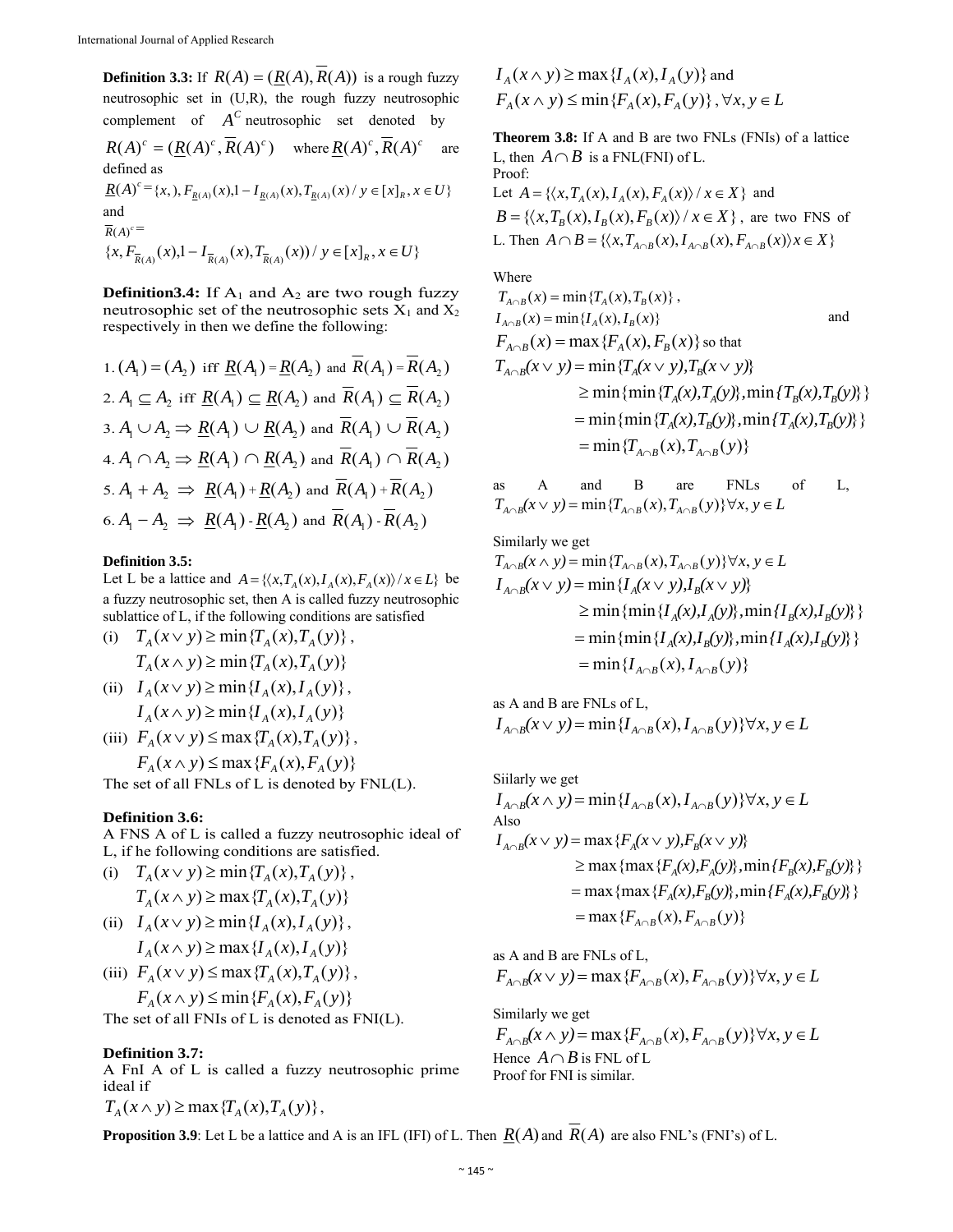Proof. We will prove the case of FNL. Proof for FNI is similar. We have

 $\min\{\bigwedge_{x\in\{x\}_{k}}T(x),\bigwedge_{y\in\{y\}_{k}}T(y)\}=\min\{T_{\underline{R}(A)}(x),T_{\underline{R}(A)}(y)\},\text{ie}T_{\underline{R}(A)}(x\vee y)\geq \min\{T_{\underline{R}(A)}(x),T_{\underline{R}(A)}(y)\}$  $(x \vee y) = \bigwedge T_A(x \wedge y) \ge \bigwedge \{ \min\{ T_A(x'), T_A(y') \} \}$ , since A is FNL of L.  $\geq \min\{\bigwedge_{x\in [x]_R}T(x),\bigwedge_{y\in [y]_R}T(y)\}=\min\{T_{\underline{R}(A)}(x),T_{\underline{R}(A)}(y)\}\, ,\,\n\text{i.e.}\,\overline{T}_{\underline{R}(A)}(x\vee y)\geq \min\{T_{\underline{R}(A)}(x),T_{\underline{R}(A)}(y)\}$  $[x \vee y]$  $T_{\underline{R}(A)}(x \vee y) = \bigwedge_{x \vee y \in [x \vee y]_R} T_A(x \wedge y') \geq \bigwedge_{x \vee y \in [x \vee y]_R} [\min \{T_A(x), T_A(y)\}]$  $y \in y_R$  $\min\{\bigwedge_{x\in\{x\}_{k}}T(x),\bigwedge_{y\in\{y\}_{k}}T(y)\}=\min\{T_{\underline{R}(A)}(x),T_{\underline{R}(A)}(y)\},\text{ie}T_{\underline{R}(A)}(x\wedge y)\geq \min\{T_{\underline{R}(A)}(x),T_{\underline{R}(A)}(y)\}$  $(x \wedge y) = \bigwedge T_A(x \wedge y) \ge \bigwedge \{ \min\{ T_A(x'), T_A(y') \} \}$ , since A is FNL of L.  $\geq \min\{\bigwedge_{x\in [x]_R}T(x),\bigwedge_{y\in [y]_R}T(y)\}=\min\{T_{\underline{R}(A)}(x),T_{\underline{R}(A)}(y)\}\, ,\,\n\text{i.e.}\,\overline{T}_{\underline{R}(A)}(x\wedge y)\geq \min\{T_{\underline{R}(A)}(x),T_{\underline{R}(A)}(y)\}$  $[x \vee y]$  $T_{\underline{R}(A)}(x \wedge y) = \bigwedge_{x \vee y \in [x \vee y]_R} T_A(x \wedge y') \geq \bigwedge_{x \vee y \in [x \vee y]_R} [\min \{T_A(x), T_A(y)\}]$  $\min\{\bigwedge_{x\in\{x\}_R} I(x),\bigwedge_{y\in\{y\}_R} I(y)\} = \min I_{\underline{R}(A)}(x), I_{\underline{R}(A)}(y)\}, \text{id}_{\underline{R}(A)}(x\vee y) \geq \min\{I_{\underline{R}(A)}(x), I_{\underline{R}(A)}(y)\}$  $(x \vee y) = \bigwedge I_A(x \wedge y) \geq \bigwedge \left[ \min\{I_A(x), I_A(y)\} \right],$  since A is FNL of L.  $\geq \min\{\bigwedge_{x\in [x]_R} I(x), \bigwedge_{y\in [y]_R} I(y)\} = \min I_{\underline{R}(A)}(x), I_{\underline{R}(A)}(y)\}, \text{id}_{\underline{R}(A)}(x \vee y) \geq \min\{I_{\underline{R}(A)}(x), I_{\underline{R}(A)}(y)\}$  $[x \vee y]$  $I_{\underline{R}(A)}(x \vee y) = \bigwedge_{x \vee y \in [x \vee y]_R} I_A(x \wedge y') \geq \bigwedge_{x \vee y \in [x \vee y]_R} [\min \{I_A(x), I_A(y)\}]$  $\min\{\bigwedge_{x\in [x]_R} I(x),\bigwedge_{y\in [y]_R} I(y)\} = \min\{I_{\underline{R}(A)}(x),I_{\underline{R}(A)}(y)\},\text{ie}I_{\underline{R}(A)}(x\wedge y) \geq \min\{I_{\underline{R}(A)}(x),I_{\underline{R}(A)}(y)\}$  $(x \wedge y) = \bigwedge I_A(x \wedge y) \geq \bigwedge \left[ \min\{I_A(x), I_A(y)\} \right],$  since A is FNL of L.  $\geq \min\{\bigwedge_{x\in [x]_R} I(x),\bigwedge_{y\in [y]_R} I(y)\} = \min\{I_{\underline{R}(A)}(x),I_{\underline{R}(A)}(y)\}\$ , ie $I_{\underline{R}(A)}(x\wedge y) \geq \min\{I_{\underline{R}(A)}(x),I_{\underline{R}(A)}(y)\}$  $[x \vee y]$  $I_{\underline{R}(A)}(x \wedge y) = \bigwedge_{x \vee y \in [x \vee y]_R} I_A(x \wedge y') \geq \bigwedge_{x \vee y \in [x \vee y]_R} [\min \{I_A(x), I_A(y)\}]$  $\max\{\bigvee_{x\in x|_{\mathcal{R}}}F(x),\bigvee_{y\in y|_{\mathcal{R}}}F(y)\}=\max\{F_{\underline{R}(A)}(x),F_{\underline{R}(A)}(y)\}\,;\mathrm{ie}F_{\underline{R}(A)}(x\vee y)\geq\max\{F_{\underline{R}(A)}(x),F_{\underline{R}(A)}(y)\}$  $(x \vee y) = \vee F_A(x \vee y) \ge \vee \text{ } \text{ } [max\{F_A(x'), F_A(y')\}\text{, since A is FNL of L.}$  $\geq \max\{\bigvee_{x\in\{x\}_{R}} F(x'), \bigvee_{y\in\{y\}_{R}} F(y')\} = \max\{F_{\underline{R}(A)}(x), F_{\underline{R}(A)}(y)\}\, , i\in F_{\underline{R}(A)}(x\vee y) \geq \max\{F_{\underline{R}(A)}(x), F_{\underline{R}(A)}(y)\}$  $[x \vee y]$  $F_{R(A)}(x \vee y) = \bigvee_{x \vee y \in [x \vee y]_R} F_A(x \vee y) \ge \bigvee_{x \vee y \in [x \vee y]_R} [\max \{F_A(x), F_A(y)\}]$  $\max\{\bigvee_{x\in x|_{\mathcal{R}}}F(x),\bigvee_{y\in y|_{\mathcal{R}}}F(y)\}=\max\{F_{\underline{R}(A)}(x),F_{\underline{R}(A)}(y)\}\,;\mathrm{ie}F_{\underline{R}(A)}(x\wedge y)\geq\max\{F_{\underline{R}(A)}(x),F_{\underline{R}(A)}(y)\}$  $(x \wedge y) = \vee$   $F_A(x' \wedge y') \ge \vee$   $\left[\max\{F_A(x'), F_A(y')\}\right]$ , since A is FNL of L.  $\geq \max\{\bigvee_{x\in\{x\}_{R}} F(x'), \bigvee_{y\in\{y\}_{R}} F(y')\} = \max\{F_{\underline{R}(A)}(x), F_{\underline{R}(A)}(y)\}\, , i\in F_{\underline{R}(A)}(x\wedge y) \geq \max\{F_{\underline{R}(A)}(x), F_{\underline{R}(A)}(y)\}$  $[x \vee y]$  $F_{R(A)}(x \wedge y) = \bigvee_{x \vee y \in [x \vee y]_R} F_A(x \wedge y) \ge \bigvee_{x \vee y \in [x \vee y]_R} [\max \{F_A(x), F_A(y)\}]$ Hence  $R(A)$  is a FNL of L.  $\min\{\bigvee_{x\in\mathcal{X}} T(x), \bigvee_{y\in\mathcal{X}} T(y)\} = \min\{T_{\overline{R}(A)}(x), T_{\overline{R}(A)}(y)\},\$ ie  $T_{\overline{R}(A)}(x\vee y) \geq \min\{T_{\overline{R}(A)}(x), T_{\overline{R}(A)}(y)\}$  $(x \vee y) = \vee T_A(x \vee y) \ge \vee \lim_{A \to B} \{T_A(x), T_A(y)\}\}\)$ , since A is FNL of L.  $\bigvee \limits_{ \{y\}_R} T(y)$  $\geq \min\{\bigvee_{x\in\{x\}_{R}}T(x),\bigvee_{y\in\{y\}_{R}}T(y)\}=\min\{T_{\overline{R}(A)}(x),T_{\overline{R}(A)}(y)\}\text{, ie }T_{\overline{R}(A)}(x\vee y)\geq \min\{T_{\overline{R}(A)}(x),T_{\overline{R}(A)}(y)\}$  $[x \vee y]$ ' ' '  $T_{\overline{R}(A)}(x \vee y) = \bigvee_{x \vee y \in [xy]_R} T_A(x' \vee y') \ge \bigvee_{x \vee y \in [xy]_R} [\min \{T_A(x'), T_A(y)\}]$ similarly,  $T_{\overline{R}(A)}(x \wedge y) \ge \min\{T_{\overline{R}(A)}(x), T_{\overline{R}(A)}(y)\}$  $\min\{\bigvee_{x \in [x]} I(x), \bigvee_{y \in [y]} I(y)\} = \min\{I_{\overline{R}(A)}(x), I_{\overline{R}(A)}(y)\},\$ ie  $I_{\overline{R}(A)}(x \vee y) \ge \min\{I_{\overline{R}(A)}(x), I_{\overline{R}(A)}(y)\}$  $(x \vee y) = \vee I_A(x \vee y) \ge \vee \lim_{A \setminus \{x' \to y\}} I_A(y), I_A(y')\}$ , since A is FNL of L.  $\bigcup_{\{y\}_k} I(y)$  $\geq \min\{\bigvee_{x\in [x]_R} I(x'), \bigvee_{y\in [y]_R} I(y')\} = \min\{I_{\overline{R}(A)}(x), I_{\overline{R}(A)}(y)\}\$ , ie  $I_{\overline{R}(A)}(x\vee y) \geq \min\{I_{\overline{R}(A)}(x), I_{\overline{R}(A)}(y)\}$  $[x \vee y]$ ' ' '  $I_{\overline{R}(A)}(x \vee y) = \bigvee_{x \vee y \in [x \vee y]_R} I_A(x \vee y') \ge \bigvee_{x \vee y \in [x \vee y]_R} [\min \{I_A(x), I_A(y)\}]$ similarly,  $I_{\overline{R}(A)}(x \wedge y) \ge \min\{I_{\overline{R}(A)}(x), I_{\overline{R}(A)}(y)\}$  $\max\{\bigwedge_{x\in\mathcal{X}}F(x),\bigwedge_{y\in\mathcal{X}}F(y)\}=\max\{F_{\overline{R}(A)}(x),F_{\overline{R}(A)}(y)\}\,;\textrm{ie}F_{\overline{R}(A)}(x\vee y)\leq \max\{F_{\overline{R}(A)}(x),F_{\overline{R}(A)}(y)\}$  $(x \vee y) = \vee F_A(x \vee y) \leq \wedge \quad [\max\{F_A(x), F_A(y)\}\],$  since A is FNL of L.  $\underset{\left\{ \boldsymbol{\mathrm{y}}\right\} _{k}}{\wedge}F(\boldsymbol{\mathrm{y}})$  $\geq \max\{\bigwedge_{x\in\{x\}_{R}} F(x'), \bigwedge_{y\in\{y\}_{R}} F(y')\} = \max\{F_{\overline{R}(A)}(x), F_{\overline{R}(A)}(y)\}\, , i\in F_{\overline{R}(A)}(x\vee y) \leq \max\{F_{\overline{R}(A)}(x), F_{\overline{R}(A)}(y)\}$  $[x \vee y]$ ' '  $F_{\overline{R}(A)}(x \vee y) = \bigvee_{x \vee y \in [x \vee y]_R} F_A(x \vee y) \leq \bigwedge_{x \vee y \in [x \vee y]_R} [\max \{F_A(x), F_A(y)\}]$ similarly,  $F_{\overline{R}(A)}(x \wedge y) \le \max\{F_{\overline{R}(A)}(x), F_{\overline{R}(A)}(y)\}\.$  Hence  $\overline{R}(A)$  is a FNL of L.

**Definition 3.10:** A rough fuzzy neutrosophic set A of L is called a rough fuzzy neutrosophic lattice (RIFL) [rough neutrosophic fuzzy ideal (RIFI)] if both  $R(A)$  and  $R(A)$ ) are FNL's (FNI's) of L.

**Theorem 3.11:** If A is an FNL (FNI) of L then A is a RIFL (RIFI) of L. Proof. Follow from Proposition 3.4.

**Theorem 3.12:** If R (A) and R (B) are RFNL's (RIFI's), then R  $(A) \cap R$  (B) is also a RFLN (RFNI). Proof.

We have  $R(A) \cap R(B) = (R(A) \cap R(B), R(A) \cap R(B))$ . Since  $R(A)$  and  $R(B)$  are RFNL's (RFNI's) we have  $R(A)$ ,  $R(B)$ ,  $R(A)$  and  $R(B)$  are FNL's (FNI's). Then  $R(A) \cap R(B)$  and  $\overline{R}(A) \cap \overline{R}(B)$  are FNL's (FNI's) by Theorem 2.5. So  $R(A) \cap R(B)$  is a RFNL (RFNI) by Def 3.5

**Remark 3.13:** The union of two RFNI's need not be a RFNI. Consider the lattice  $L = \{1, 2, 3, 4, 6, 12\}$  of divisors of 12. Let R ={1,2),(3,6),(4),(12)} be the equivalence class . We define  $A = \{ \langle x, T_A(x), I_A(x), F_A(x) \rangle / x \in L \}$  by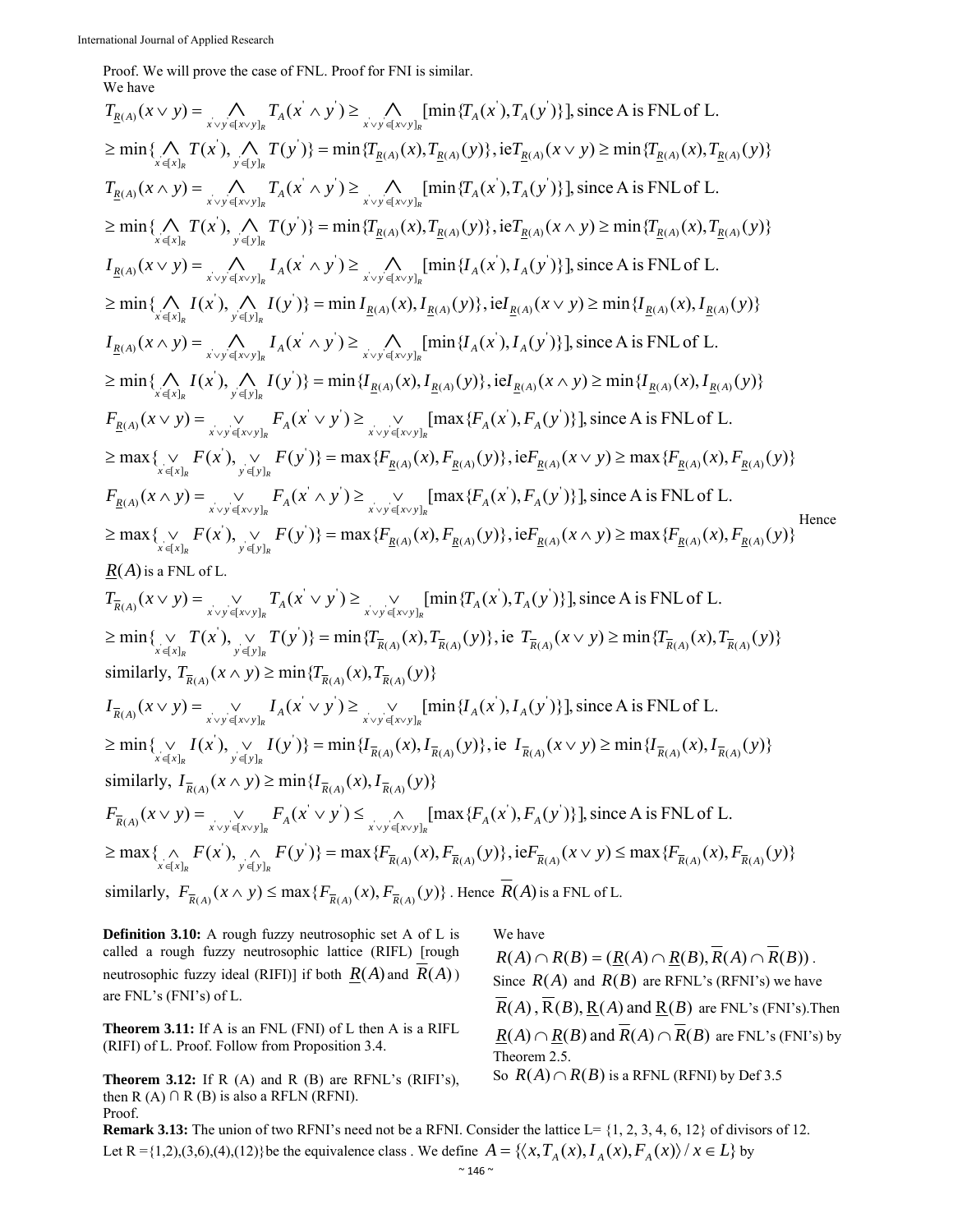$A = \{(1,0.7,0.8,0.6), (2,0.3,0.7.0.1), (3,0.4,0.7,0.8), (4,0.9,0.4,0.5), (6,0.7,0.1,0.3), (12,0.6,0.1,0.4)\}$ and  $B = \{ \langle x, T_{R}(x), I_{R}(x), F_{R}(x) \rangle / x \in L \}$  $B = \{ (1,0.7,0.7,0.5), (2,0.6,0.5.0.4), (3,0.5,0.5,0.3), (4,0.7,0.8,0.1), (6,0.5,0.4,0.3), (12,0.5,0.3,0.2) \}$ Here A and B are IFI's of L. Now  $R(A) = (R(A), R(A))$ where  $\underline{R}(B) = \{ \langle x, T_{\underline{R}(B)}(x), I_{\underline{R}(B)}(x), F_{R(B)}(x) \rangle \}$  is  $\underline{R}(A) = \{ \langle 1, 0.3, 0.7, 0.6 \rangle, \langle 2, 0.3, 0.7, 0.6 \rangle, \langle 3, 0.4, 0.1, 0.8 \rangle, \langle 4, 0.9, 0.4, 0.5 \rangle, \langle 6, 0.4, 0.1, 0.8 \rangle, \langle 12, 0.6, 0.1, 0.4 \rangle \}$  $R(A) = \{(1,0.7,0.8,0.1), (2,0.7,0.8,0.1), (3,0.7,0.7,0.3), (4,0.9,0.4,0.5), (6,0.7,0.7,0.3), (12,0.6,0.1,0.4)\}$  Also  $R(B) = (R(B), R(B))$ where  $\underline{R}(B) = \{ (x, T_{R(A)}(x), I_{R(A)}(x), F_{R(A)}(x)) \}$  is  $\underline{R}(B) = \{ \langle 1, 0.6, 0.5, 0.5 \rangle, \langle 2, 0.6, 0.5, 0.5 \rangle, \langle 3, 0.5, 0.4, 0.3 \rangle, \langle 4, 0.7, 0.8, 0.1 \rangle, \langle 6, 0.5, 0.4, 0.3 \rangle, \langle 12, 0.5, 0.3, 0.2 \rangle \}$  $R(B) = \{ (1,0.7,0.7,0.4), (2,0.7,0.7,0.4), (3,0.5,0.5,0.3), (4,0.7,0.8,0.1), (6,0.5,0.5,0.3), (12,0.5,0.3,0.2) \}$ clearly,  $R(A)$  and  $R(B)$  are RFNI's.  $A \cup B \implies (R(A) \cup R(B), \overline{R}(A) \cup \overline{R}(B))$  and  $(R(A) \cup R(B), \overline{R}(A) \cup \overline{R}(B))$ 

 $=\{(1,0.6,0.7,0.5), (2,0.7,0.7,0.4), (3,0.5,0.5,0.3), (4,0.9,0.8,0.1), (6,0.5,0.4,0.3), (12,0.6,0.3,0.2)\}\$  $T_{R(A)\cup R(B)}(3 \vee 4) = T_{R(A)\cup R(B)}(12) = 0.6 \ge \min\{T_{R(A)\cup R(B)}(3), T_{R(A)\cup R(B)}(4)\} = 0.7$ Hence  $A \cup B$  is not an RIFI.

**Remark 3.14:** Every RIFI is a RIFL. But the converse is not true.

Consider the lattice and the equivalence relation given in the Result 3.8.Let  $B = \{(1,0.2,0.7,0.2), (2,0.4,0.4,0.7), (3,0.2,0.5,0.5), (4,0.3,0.6,0.2), (6,0.5,0.5,0.3), (12,0.3,0.3,0.5)\}\$  $R(B) = \{(1,0.4,0.4,0.2), (2,0.4,0.4,0.2), (3,0.5,0.5,0.3), (4,0.3,0.6,0.2), (6,0.5,0.5,0.3), (12,0.3,0.3,0.5)\}\$  $R(B) = \{ (1,0.2,0.4,0.7), (2,0.2,0.4,0.7), (3,0.2,0.5,0.5), (4,0.3,0.6,0.2), (6,0.2,0.5,0.5), (12,0.3,0.3,0.5) \}$  It can be easily verified that R(B) is RFNL, but RFNL because  $\underline{R}(B)(4 \wedge 6) = \underline{R}(B) = 12 = 0.3 \ge \max\{T_{R(B)}(4), T_{R(B)}(6) = (0.5, 0.3) = 0.5\}$ 

# **4. Fuzzy Neutrosophic Rough Set (FNRS)**

In this section we introduce Fuzzy Neutrosophic rough sublattices and ideals, and define certain characterization of Fuzzy Neutrosophic rough sublattice (ideal) in terms of level rough set.

# **Definition 4.1**

Let X be a rough set and  $R(A) = (R(A), \overline{R}(A))$ , is a FNRS in X. Then we can define an interval valued fuzzy neutrosophic rough set  $A = \{ (x, [T_{R(A)}, T_{R(A)}][I_{R(A)}, I_{R(A)}], [F_{R(A)}, F_{R(A)}]) \}$ 

$$
\overline{T}_{\underline{R}(A)}(x) = T_{\underline{R}(A)}(x) \text{ if } x \in \underline{R}(X) \n= 0 \text{ if } x \in \overline{R}(X) ,
$$

$$
\overline{I}_{\underline{R}(A)}(x) = I_{\underline{R}(A)}(x) \text{ if } x \in \underline{R}(X)
$$

$$
= 0 \text{ if } x \in \overline{R}(X)
$$

$$
\overline{F}_{\underline{R}(A)}(x) = F_{\underline{R}(A)}(x) \text{ if } x \in \underline{R}(X)
$$
  
=1 if  $x \in \overline{R}(X)$ .

Where  $\overline{R}(X) = \overline{R}(X) - R(X)$  and we denote  $\overrightarrow{T}_A(x) = [\overline{T}_{R(A)}(x), \overline{T}_{R(A)}(x)] \overrightarrow{I}_A(x) = [\overline{I}_{R(A)}(x), \overline{I}_{R(A)}(x)]$  and  $\overrightarrow{F}_A(x) = [\overrightarrow{F}_{R(A)}(x), \overrightarrow{F}_{R(A)}(x)]$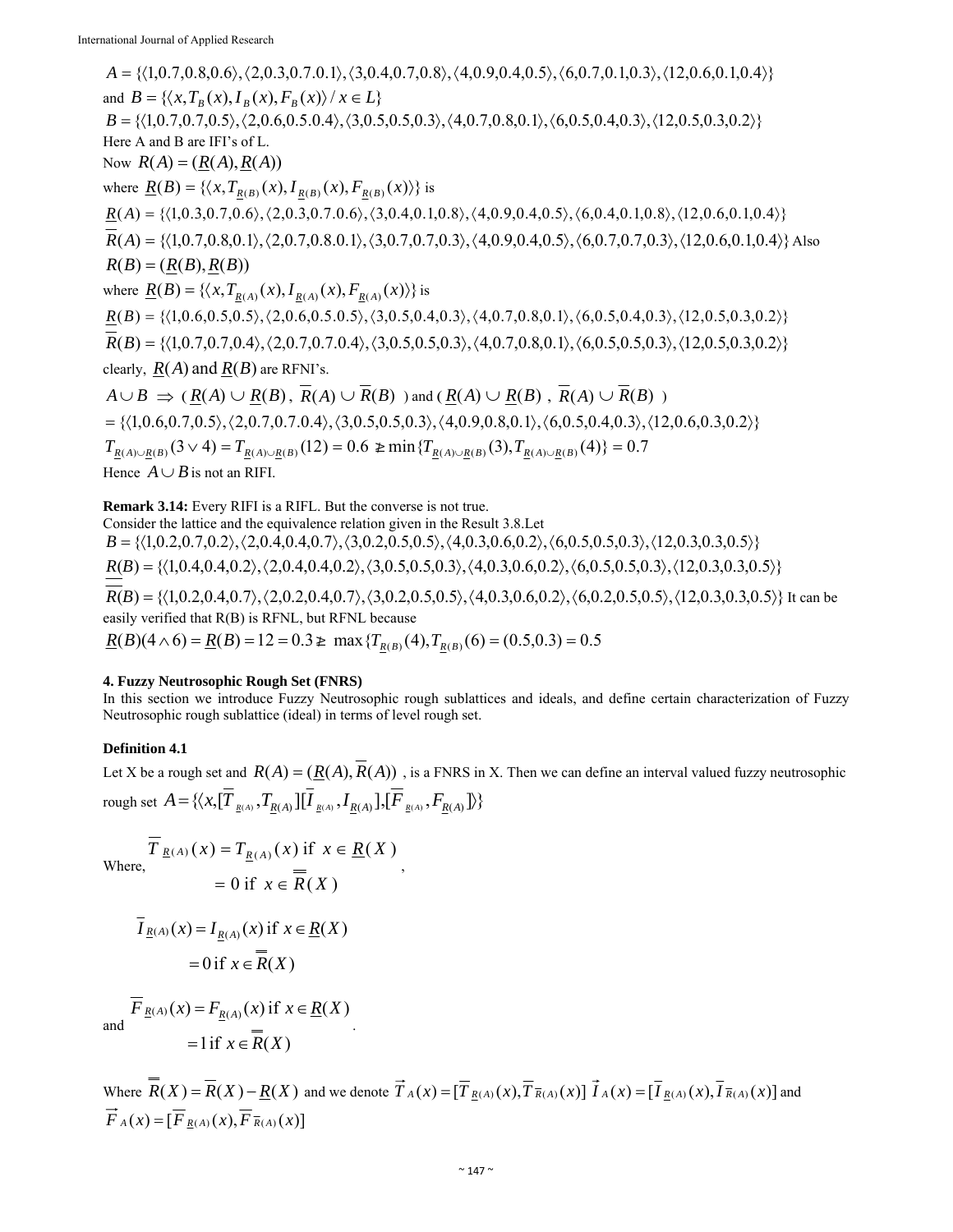# **Definition 4.2:**

Let R(X) be a rough lattice and  $R(A) = (R(A), \overline{R}(A))$  is a FNRS in R(X). Then R(A) is called a fuzzy neutrosophic rough sublattice (FNRI) if for every  $x \in \overline{R}(X)$  the following hold.

(i)  $\overrightarrow{T}_A(x \vee y) \ge \min{\{\overrightarrow{T}_A(x), \overrightarrow{T}_A(y)\}}$  (ii)  $\overrightarrow{T}_A(x \wedge y) \ge \min{\{\overrightarrow{T}_A(x), \overrightarrow{T}_A(y)\}}$ (iii)  $\overrightarrow{I}_4(x \vee y) \ge \min{\{\overrightarrow{I}_A(x),\overrightarrow{I}_A(y)\}}$  (iv)  $\overrightarrow{I}_4(x \wedge y) \ge \min{\{\overrightarrow{I}_A(x),\overrightarrow{I}_A(y)\}}$ (v)  $\overrightarrow{F}_A(x \vee y) \ge \max{\{\overrightarrow{F}_A(x), \overrightarrow{F}_A(y)\}\}\ (v)} \overrightarrow{F}_A(x \wedge y) \ge \max{\{\overrightarrow{F}_A(x), \overrightarrow{F}_A(y)\}\}\ \forall x, y \in L$ If conditions replaced by  $\overrightarrow{T_A}(x \wedge y) \ge \max{\{\overrightarrow{T_A}(x),\overrightarrow{T_A}(y)\}}$ ,  $\overrightarrow{I_A}(x \wedge y) \ge \max{\{\overrightarrow{I_A}(x),\overrightarrow{I_A}(y)\}}$  and  $\overrightarrow{F}_A(x \wedge y) \ge \min{\{\overrightarrow{F}_A(x), \overrightarrow{F}_A(y)\}}$ . Then R(A) is called a fuzzy neutrosophic rough ideal (FNRI).

**Definition 4.3:** Let R(X) be a rough lattice and  $R(A) = (R(A), \overline{R}(A))$  a FNRS in R(X). Then we define and  $\underline{A}_{(\alpha,\beta,\gamma)},\overline{A}_{(\alpha,\beta,\gamma)} = \underline{A}_{(\alpha,\beta,\gamma)} = \{x \in \underline{R}(X)/T_{R(A)}(x) \geq \alpha, I_{R(A)}(x) \geq \beta, F_{R(A)}(x) \geq \gamma\}$  ${\overline{A}}_{(\alpha,\beta,\gamma)} = {x \in {\overline{R}}(X) / T_{{\overline{R}}(A)}(x) \ge \alpha, I_{{\overline{R}}(A)}(x) \ge \beta, F_{{\overline{R}}(A)}(x) \ge \gamma},$  then is called L-FNRS.

**Theorem 4.4**: Let R(X) be a rough lattice and  $R(A) = (R(A), \overline{R}(A))$  is a FNRS in R(X). Then R(A) is a FNRL iff  $(R(A)_{(\alpha,\beta,\gamma)}, R(A)_{(\alpha,\beta,\gamma)})$  is a rough sublattice of R(X).

Proof: First assume that  $(R(A)_{(a, b, v)}, R(A)_{(a, b, v)})$  is a rough sublattice in R(X). We have to prove that R(A) is a FNRL of R(X). Set min $\{\vec{T}_A(x), \vec{T}_A(y)\} = [\alpha_0, \alpha_1]$ , min $\{\vec{I}_A(x), \vec{I}_A(y)\} = [\beta_0, \beta_1]$  and max $\{\vec{F}_A(x), \vec{F}_A(y)\} = [\gamma_0, \gamma_1]$ . Then  $\min{\{\overline{T}_{\underline{R}(A)}(x), \overline{T}_{\underline{R}(A)}(y)\}} = \alpha_0, \min{\{\overline{T}_{\overline{R}(A)}(x), \overline{T}_{\overline{R}(A)}(y)\}} = \alpha_1$  $\min{\{\overline{I}_{R(A)}(x), \overline{I}_{R(A)}(y)\}} = \beta_0$ ,  $\min{\{\overline{I}_{\overline{R(A)}(x), \overline{I}_{\overline{R(A)}}(y)\}} = \beta_1$  $\max{\{\overline{F}_{\frac{R(A)}{F(A)}(x), \overline{F}_{\frac{R(A)}{F(A)}(y)\}} = \gamma_0 \max{\{\overline{F}_{\frac{R(A)}{F(A)}(x), F_{\frac{R(A)}{F(A)}(y)\}} = \gamma_1\}}$ Then  $T_{\overline{R}(A)}(x) \ge \alpha_1$ ,  $T_{\overline{R}(A)}(y) \ge \alpha_1$ ,  $I_{\overline{R}(A)}(x) \ge \beta_1 I_{\overline{R}(A)}(y) \ge \beta_1 F_{\overline{R}(A)}(x) \le \gamma_0 F_{\overline{R}(A)}(y) \le \gamma_0$ , Hence x,  $y \times y \in \overline{A}_{(\alpha_1,\beta_1,\gamma_0)} \Rightarrow x \vee y, x \wedge y \in \overline{A}_{(\alpha_1,\beta_1,\gamma_0)}$ , so  $T_{\overline{R}(A)}(x \vee y) \ge \alpha_1$ ,  $T_{\overline{R}(A)}(x \wedge y) \ge \alpha_1$  $I_{\overline{R}(A)}(x \vee y) \geq \beta_1, I_{\overline{R}(A)}(x \wedge y) \geq \beta_1, F_{\overline{R}(A)}(x \wedge y) \leq \gamma_0, F_{\overline{R}(A)}(x \vee y) \leq \gamma_0.$ Let  $x, y \in \overline{R}(X) \Rightarrow$  either  $x$  or  $y \in \overrightarrow{R}(X)$ If *x* or  $y \in \mathbb{R}(X)$  then  $\alpha_0 = 0$  and  $\beta_1 = 1$ . So that  $\overline{T}_{R(A)}$   $(x \vee y) \ge 0 = \alpha_0$ ,  $\overline{T}_{R(A)}$   $(x \wedge y) \ge 0 = \alpha_0$  $\overline{I}_{R(A)}(x \vee y) \ge 0 = \beta_0$ ,  $\overline{I}_{R(A)}(x \wedge y) \ge 0 = \beta_0$ ,  $\overline{F}_{R(A)}(x \vee y) \le 1 = \gamma_1$  and  $\overline{F}_{R(A)}(x \wedge y) \le 1 = \gamma_1$ If x and  $y \notin \vec{R}(X)$ , then  $\overline{T}_{R(A)}(x) = T_{R(A)}(x), \overline{T}_{R(A)}(y) = T_{R(A)}(y), \overline{T}_{R(A)}(x) = I_{R(A)}(x), \overline{T}_{R(A)}(y) = I_{R(A)}(y)$  and  $\overline{F}_{R(A)}(x) = F_{R(A)}(x), \overline{F}_{R(A)}(y) = F_{R(A)}(y)$ , so  $\min\{T_{R(A)}(x), T_{R(A)}(y)\} = \alpha_0, \min\{I_{R(A)}(x), I_{R(A)}(y)\} = \beta_0$  and  $\max\{F_{R(A)}(x), F_{R(A)}(y)\} = \gamma_1$  $\Rightarrow T_{R(A)}(x) \ge \alpha_0, T_{R(A)}(y) \ge \alpha_0, I_{R(A)}(x) \ge \beta_0, I_{R(A)}(y) \ge \beta_0$  and  $F_{R(A)}(x) \ge \beta_0, F_{R(A)}(y) \le \gamma_1$  $\Rightarrow x, y \in \overline{A}_{(\alpha_0, \beta_0, \gamma_1)} \Rightarrow x \vee y, x \wedge y \in \overline{A}_{(\alpha_0, \beta_0, \gamma_1)}$ , since  $\overline{A}_{(\alpha_0, \beta_0, \gamma_1)}$  is a sublattice.  $S \circ \overline{T}_{R(A)} (x \vee y) \ge \alpha_0 \overline{T}_{R(A)} (x \wedge y) \ge \alpha_0 \overline{I}_{R(A)} (x \vee y) \ge \beta_0 \overline{I}_{R(A)} (x \wedge y) \ge \beta_0$  $\overline{F}_{R(A)}(x \vee y) \leq \gamma$  and  $\overline{F}_{R(A)}(x \wedge y) \leq \gamma$ . Hence  $\overrightarrow{T_A}(x \vee y) = [\overline{T}_{R(A)}(x \vee y), \overline{T}_{R(A)}(x \vee y)] \geq [\alpha_0 \alpha_1] = \min{\{\overrightarrow{T}_A(x), \overrightarrow{T}_A(y)\}}$  $\overrightarrow{T_A}(x \wedge y) = [\overline{T}_{R(A)}(x \wedge y), \overline{T}_{R(A)}(x \wedge y)] \geq [\alpha_0 \alpha_1] = \min{\{\overline{T}_A(x), \overline{T}_A(y)\}}$  $\vec{I}_A(x \vee y) = [\vec{I}_{R(A)}(x \vee y), \vec{I}_{R(A)}(x \vee y)] \geq [\beta_0, \beta_1] = \min{\{\vec{I}_A(x), \vec{I}_A(y)\}}$  $\vec{I}_A(x \wedge y) = [\vec{I}_{R(A)}(x \wedge y), \vec{I}_{R(A)}(x \wedge y)] \geq [\alpha_0 \alpha_1] = \min{\{\vec{I}_A(x), \vec{I}_A(y)\}}$